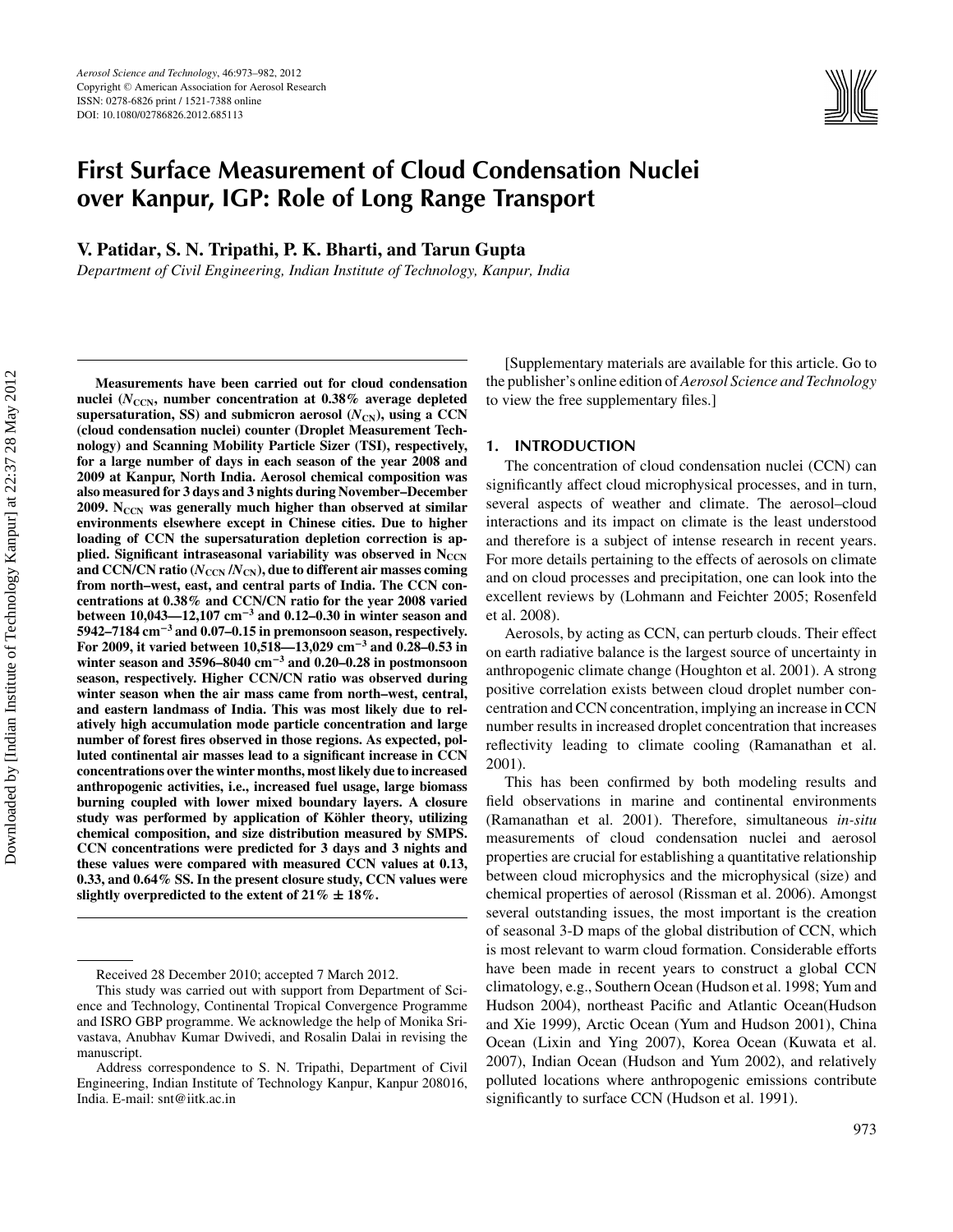Lixin and Ying (2007) performed ground based and aircraft measurements of CCN in Shijiazhuang city at 0.1%, 0.3%, and 0.5% SS (supersaturation) during June–August 2005. Ground measurements of CCN data show a large difference in concentration at the same SS (Snider et al. 2003). The minimum and maximum concentrations at 0.5% SS were 2431 cm−<sup>3</sup> and 21812 cm<sup>-3</sup>, respectively. Kuwata et al. (2007) measured CCN concentration and the size distributions of CCN/CN ratios at SS of 0.097%, 0.27%, 0.58%, and 0.97% at Jeju Island, Korea in March–April 2005. The CCN concentration at 0.97% SS was measured to be  $5292 \pm 1551$  cm<sup>-3</sup>. The CCN concentrations were found to be higher compared to other remote areas of the world such as Island of Tasmania in Australia and Mace Head in Ireland due to transported anthropogenic aerosol. Yum and Hudson (2005) performed CCN measurements with the CCN spectrometer at the Korea Global Atmosphere Watch (GAW) Observatory (KGAWO) on the west coast of Korean peninsula. Data was classified as maritime or continental according to the air mass back trajectories. The average continental CCN concentration at 1% SS was  $5292 \pm 1551$  cm<sup>-3</sup>.

Each particle requires a discrete amount of water vapor to activate into a cloud droplet. Köhler theory describes the critical SS above which particle of a given size and composition can freely grow into a cloud droplet by condensation. Recently, several researchers have proposed modifications to Köhler theory to include additional effects that organic compounds, soluble, or insoluble, have on surface tension of droplet solution. Cloud droplet formation is based on the thermodynamic equilibrium conditions and depends on the equilibrium saturation ratio of a wet particle of diameter and on the contributions of curvature (Kelvin) and solute (Raoult) terms (Köhler 1936; Seinfeld and Pandis 1998).

CCN closure is the best test of Köhler theory where measured CCN values are compared with predictions made using chemical composition and size distribution measurements. The closure study is successful when the modeled and measured CCN are comparable within measurement uncertainty. CCN closure study has been performed for many years with varying success rates. A summary is given in the Table S1 in the online supplementary material.

Current work presented here provides the CCN and CN data set from a location, which is representative of a highly polluted continental environment (Gupta 2008). In India, efforts have been made to study aerosol microphysical and optical properties in various environments (Singh et al. 2004; Dey and Tripathi 2007), but no study has been carried out to date, to understand CCN behavior and closure study. In this study, the seasonal variation of CCN concentrations over Kanpur covering all major seasons is presented. In addition, the role of long-range transport in influencing surface CCN behavior is explored. Seasonal aerosol distributions for the dominant transport pathways are also presented for the measurement period spanning over the two years 2008 and 2009. Finally, CCN closure study has been performed using 3 day-time and 3 night-time aerosol chemical composition data.

# **2. SITE LOCATION, MEASUREMENT, AND INSTRUMENTATION**

#### **2.1. Measurement Site**

Measurement of polydisperse CCN concentrations and submicron aerosol size distributions and total particle (i.e., condensation nuclei, CN) concentrations were made from 26 January–15 November 2008 and from 27 March–17 December 2009 at Indian Institute of Technology (IIT) Kanpur (longitude 80◦13 E and latitude 26◦30 N), 142 m ASL, i.e., for year 2008, 25, 34, 15, and 49 days of CCN data and, 24, 23, 8, and 30 days of CN was available for winter, premonsoon, monsoon, and postmonsoon seasons, respectively. Whereas for 2009, 14, 17, 17, and 63 days of CCN data and, 13, 10, 7, and 34 days of CN data was available for winter, premonsoon, monsoon, and postmonsoon seasons, respectively. Both the instruments (CCN and SMPS) were collocated during the sampling period. The IIT Kanpur campus is 17 km upwind of the center of Kanpur City. Kanpur is about 1400 km from both the coasts of Bay of Bengal and Arabian Sea. Kanpur is a representative site of the Indo Gangetic Plains (IGP), where anthropogenic and natural aerosols show distinct seasonal characteristics and mixing (Dey et al. 2008). In terms of weather and seasonal variability, Kanpur experiences four seasons: winter (December–February), premonsoon (March–May), monsoon (June–August), and postmonsoon (September–November) (Singh et al. 2004; Tripathi et al. 2005). For entire observation period of year 2008 and 2009, wind was light and variable mostly North–Westerly as shown in Figure S1 in the online supplementary material. In the year 2008, from December–February, the wind speed remains very low in the IGP and mostly calm conditions prevail. The regional wind is mainly northerly to northwesterly. From March onwards, wind became westerly and speed starts increasing, which raises dusts from the soil within the basin and from the arid regions located in the westernmost part of India and Pakistan (the Great Thar Desert) and the Gulf region in the Middle East. During the monsoon season, winds start entering the IGP from southwest and southeast. From October, the wind direction starts changing and become northerly to northwesterly in the winter season. For 2009, the wind direction follows the similar pattern with comparatively more calm conditions as compared to 2008. The monthly averaged surface temperature and relative humidity for both the years 2008 and 2009 over the measurement site are shown in Figure S2 in the online supplementary material.

# **2.2. Instrumentation and Observations**

CCN number concentrations  $\text{ (cm}^{-3}\text{)}$  were measured using a continuous flow stream wise thermal gradient CCN counter (Droplet Measurement Technologies [DMT]) at three interspersed SS, namely 0.2, 0.5, and 1.0%. Operation of the CCN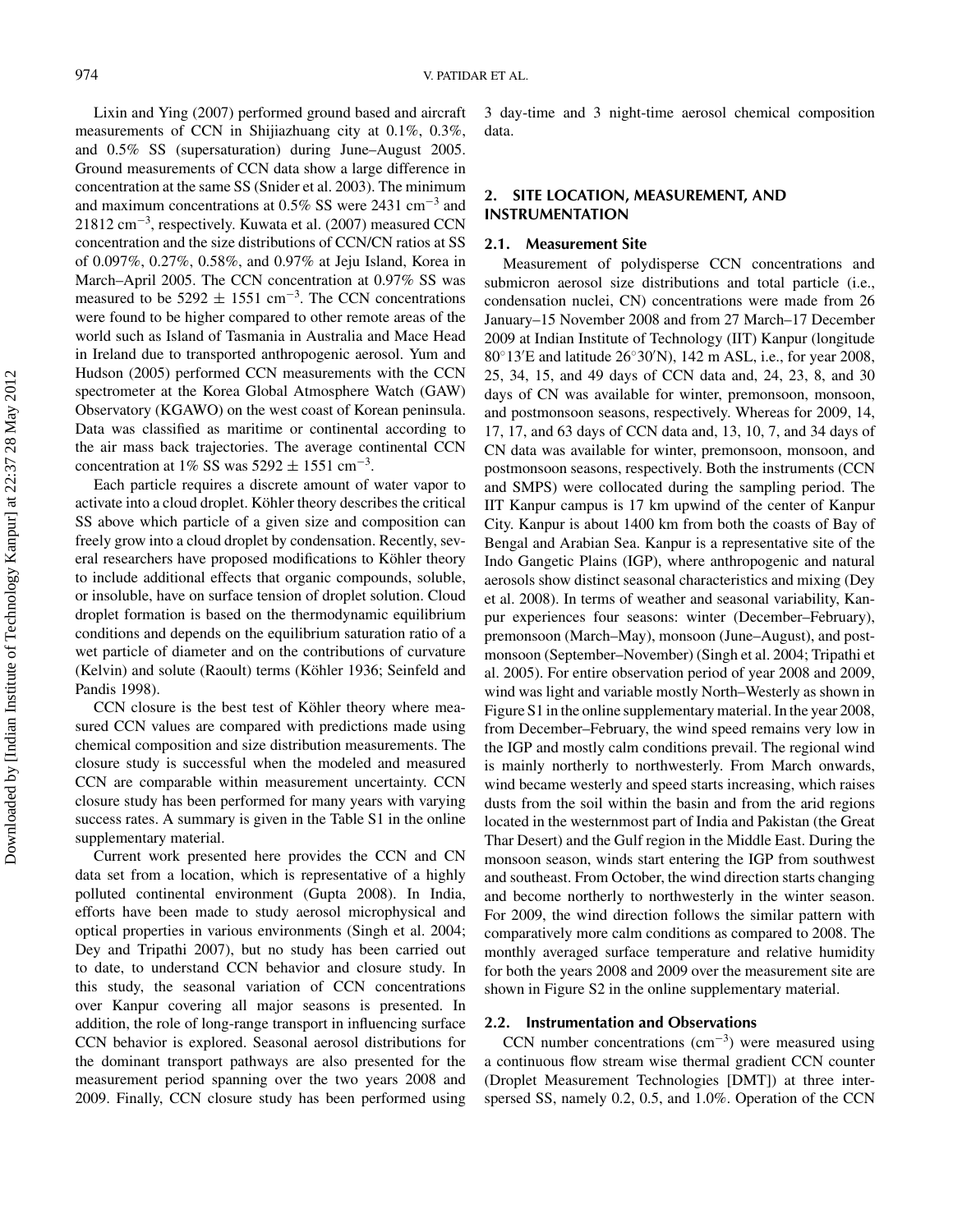counter is described in detail elsewhere (Roberts and Nenes 2005; Lance et al. 2006). The CCN counter was housed in the Fog Chamber Lab of IIT Kanpur at a height of 5 m from the ground level. The sampling probe was nearly 0.5 m in length and had a goose-neck shaped inlet to prevent entry of rain droplets and large particles. The instrument was brand new and calibrated by the manufacturer before commissioning.

Calibration of the CCNC has also been carried out at IIT Kanpur laboratory with  $(NH_4)_2SO_4$  and NaCl aerosol to characterize the instrument SS that was found to be in good agreement with manufacturer's calibration curves. The aerosol was generated by an atomizer (TSI model 3079) using  $(NH_4)_2SO_4$  (0.3 gl<sup>-1</sup>) and NaCl (0.1 gl<sup>-1</sup>) aqueous solutions and passed through a denuder for drying it. The dry aerosol was passed through the differential mobility analyzer (DMA) with sheath flow of  $3 L \text{ min}^{-1}$  to generate monodisperse particles. The sheath flow and the sample flow  $(0.3 \text{ L min}^{-1})$  were maintained with the help of the HEPA filter. The monodisperse aerosol flow was split in two parts, one to the CPC and other to the CCNC, where at a particular temperature gradient  $(\Delta T)$ , concentration of total particles,  $(N_{CN})$ , and concentration of CCN  $(N_{CCN})$  were measured and activation fraction  $N_{\text{CCN}}/N_{\text{CN}}$  was computed. This process was repeated over many classified size particles until  $N_{\text{CCN}}/N_{\text{CN}}$  attained unity. The resulting  $N_{\text{CCN}}/N_{\text{CN}}$  curve (activation) exhibited a sigmoidal shape (see Figure S3 in the online supplementary material). The diameter, at which 50% of the monodisperse particles were activated, i.e.,  $D_{50}$ , was the critical dry particle diameter for CCN activation. It represented the diameter required for the particles with the given composition to be activated as CCN for a given supersaturation (Rose et al. 2008). Kohler theory (Equation (2), Section 3.6) was used to compute critical supersaturation  $S_c$  from  $D_{50}$ , assuming the density and molar mass of  $(NH_4)_2SO_4$  as 1760 kg m<sup>-3</sup> and 0.1321 kg mol<sup>-1</sup>, respectively.

Error in the CCN measurements may occur due to instrument malfunctioning, temperature destabilization, fogged condition in Optical Particle Counter, increase in the first stage monitor voltage above 0.2–0.3 Volts, variation in sheath to aerosol flow ratio (ideally it should be 10), etc. (DMT 2004). Measurements for all such cases were excluded in the subsequent analysis. Also, during the transient in the supersaturation, a 60 s waiting time was allowed for the instrument to adjust to the new particle concentration (Rose et al. 2008). DMT's test results conducted on ammonium sulfate show some error in CCN count due to vapor loss and negligible error due to coincidence error. All supersaturations had at least 6000 #/cc maximum count rate. For SS below 0.2%, tests showed a maximum error of 50% in count rate up to maximum concentration tested, i.e., 30,000  $\text{cm}^{-3}$  (DMT Manual 2004). At SS higher than 0.3% there were minimal losses (10%). During the sampling period for most of the time CCN concentration was found to be greater than 5000 cm−<sup>3</sup> , which resulted in depletion of supersaturation (Lathem and Nenes 2011). Supersaturation depletion correction has been applied for the entire CCN data presented here following the method of Lathem and Nenes (2011).



FIG. 1. Time series for 2008 for (a) CCN ( $N_{\text{CCN}}$ ) for four seasonally averaged depleted supersaturations (SS) (b) same as for 2009. Error bar represents the natural variability. The CCN for winter 2008 is not reported as average depleted SS was found to be negative.

Total aerosol number (CN) concentrations and submicron aerosol size distribution were measured by the Scanning Mobility Particle Sizer (TSI Model 3936) with sizes between 0.014  $\mu$ m and 0.68  $\mu$ m. Error budget of SMPS has been discussed in detail elsewhere (Baxla et al. 2009; Roy et al. 2009). While operating the instrument the option of coincidence error correction has been selected, thus minimizing the problem of under counting. Multiple charge and diffusional losses corrections were applied using TSI Aerosol Instrument Manager 9.1.0.0.

Time series at seasonally averaged depleted supersaturation corresponding to instrument supersaturation (0.2%, 0.5%, and 1.0% SS) are presented here but results at 0.38% average depleted SS will be discussed in detail. Figures 1a and b show time series of CCN for the complete measurement period during 2008 and 2009 and the corresponding CN time series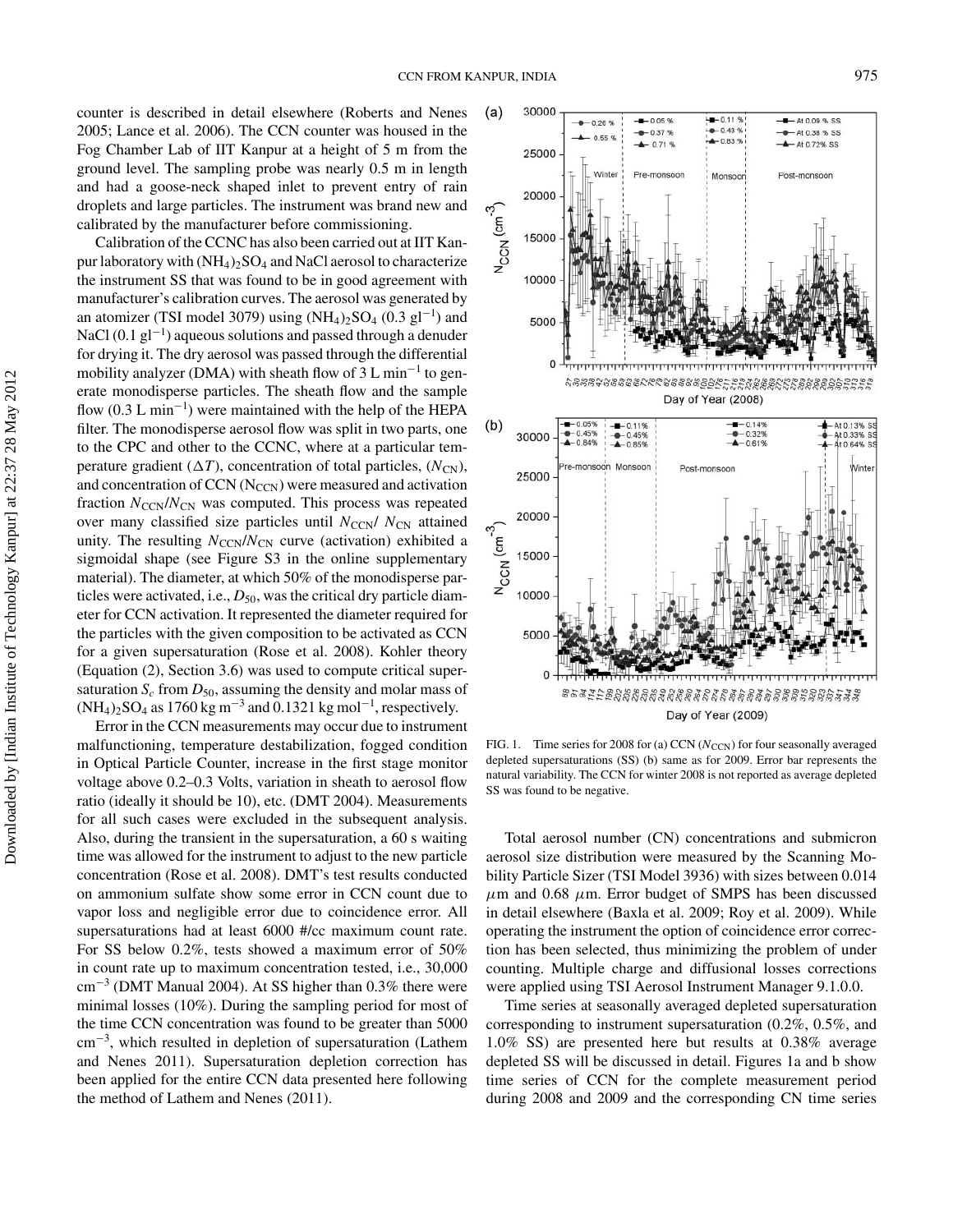is given in the online supplementary material (Figure S4). The CCN and CN concentration was found to be higher during winter and lower during monsoon.

#### **2.3. Chemical Composition Measurements**

The aerosol chemical composition was determined by analysis of polytetrafluoroethylene (PTFE) filters (Bougiatioti et al.  $2009$ ) using PM<sub>1</sub> impaction based aerosol sampler developed in IIT Kanpur (Gupta et al. 2010), where outdoor aerosol was collected for 10 h during day and similarly 10 h during night, by using the method of integrated sampling. In total results of 3 day-time and 3 night-time integrated filter-based  $PM<sub>1</sub>$  aerosol samples have been used for closure study. The gravimetric analysis was performed on the filter-collected aerosols to deduce the aerosol concentration. PTFE filters were analyzed for water soluble ions after extraction with milli-Q water with the aid of ultrasonicator. The solutions obtained were analyzed in Ion Chromatograph (Metrohm compact, IC-761) for anions  $(NO<sub>3</sub><sup>-</sup>, Cl<sup>-</sup>, SO<sub>4</sub><sup>2-</sup>)$  and cations  $(Na<sup>+</sup>, NH<sub>4</sub><sup>+</sup>)$  using detail procedures as described in (Chakraborty and Gupta 2010).

#### **2.4. Air Mass Designation**

The model vertical velocity, 7 days back trajectory was computed using the Hybrid Single Particle Lagrangian Integrated Trajectory (HYSPLIT-4) code. Data were analyzed according to back trajectories arriving at noon time (12:00 IST), at the altitude of the observation site. Back trajectory analysis at altitude of the observation site was used in several recent studies for the surface analysis of CCN and aerosols (Rojas et al. 2006). The back trajectories suggest that air mass, originating from both Arabian Sea and Bay of Bengal spent substantial amount of time over land. During winter and premonsoon seasons back trajectories originated only from land areas so they were classified as continental air masses. During monsoon and postmonsoon, significant fractions of back trajectories originated from marine regions that spent substantial time over continental areas, these are referred to as mixed air masses. Accordingly, these data were classified for each season and are shown in Figure S5 in the online supplementary material. It was found that during 2008 in winter and premonsoon, most of the air mass trajectories arrived from North–West continental part of India shown as percentage fractions in parenthesis of Figure S5 and in 2009 same trend was followed for monsoon but in premonsoon percentage fraction was 100% from North–West direction. However, for monsoon and postmonsoon season, entire air mass transport route changed.

# **3. RESULTS AND DISCUSSION**

# **3.1. Intraseasonal and Seasonal Variability of CCN Number Concentration**

There was considerable inter- and intraseasonal variability in CCN number concentration due to the varying nature of local emissions and the influence of air mass transport routes. For all

the seasons, daily averaged CCN and CN concentrations, for the major transport pathways, were averaged as shown in Table 1. In general, it can be seen that continental CCN are very high throughout all the seasons compared to other reported data for similar environment. Comparing winter and premonsoon seasons, from Table 1, it is evident that CCN concentrations are significantly higher during winter than premonsoon. Hence, for same transport route, a strong seasonal variation in the CCN concentrations was observed. In winter season for both the years  $N_{\text{CCN}}$  and  $N_{\text{CN}}$  were high due to several reasons, namely, local anthropogenic pollution from fossil fuel burning and increased biomass burning, which gets trapped near the surface due to low boundary layer thickness (Tripathi et al. 2005).

Previous studies (Dey et al. 2004) revealed that in the IGP dust is the major contributor to aerosol loading in the premonsoon and monsoon seasons which possibly contribute little to CCN. Whereas, anthropogenic urban aerosols dominate during the postmonsoon and winter seasons (Mehta et al. 2008), which depending on their chemical composition and size contribute more in terms of CCN in winter season. In premonsoon season, due to high temperature and convection in the atmosphere, the boundary layer expands resulting in a decrease in  $N_{CN}$  within the surface layer due to dispersion of aerosols. In monsoon, rainout and washout are highly effective in removing particulate matter especially the accumulation mode aerosols, which is the main reason for the lowest number concentration.

The seasonal CN concentrations were lower in 2009 and higher in 2008, which can be due to certain factors like in winter, 2009 extent of north–west and central air mass was of short range transport while in 2008 it was long range type transport from both directions. In premonsoon 2009, air mass contribution was basically, from north–west direction but in 2008 contribution was from northwest, eastern, and central direction. During 2008 and 2009, in monsoon and postmonsoon season local anthropogenic pollution can be a significant source for rise in CN concentration. CCN values were also high correspondingly for both these seasons.

Also, considerable intraseasonal variability was seen in CCN and CN number concentration due to the influence of the aerosol transport routes in each season in Figure S5. Overall, continental air masses from eastern part of India are more laden with *N*<sub>CCN</sub> during both winter and premonsoon season (Table 1).  $N_{\text{CCN}}$  for eastern route was 12,107  $\pm$  3540 cm<sup>-3</sup> for winter and 7184  $\pm$  2168 cm<sup>-3</sup> for premonsoon season. Table 2 also shows average variations of  $N_{\text{CCN}}$  and  $N_{\text{CN}}$  for monsoon and postmonsoon seasons for mixed and continental air masses. As expected,  $N_{\text{CCN}}$  was low for mixed air masses.

CCN/CN (activation fraction) as a function of SS is shown in Figure 2. There is considerable interseasonal variation seen in CCN/CN ratio particularly at high SS. As SS increases CCN/CN generally increases and approaches unity (Bougiatioti et al. 2009), but values of 0.5 or less has also been reported (Rojas et al. 2006) during 2008. However, in 2009, CCN/CN ratio increased for all the three seasons except in premonsoon seasons.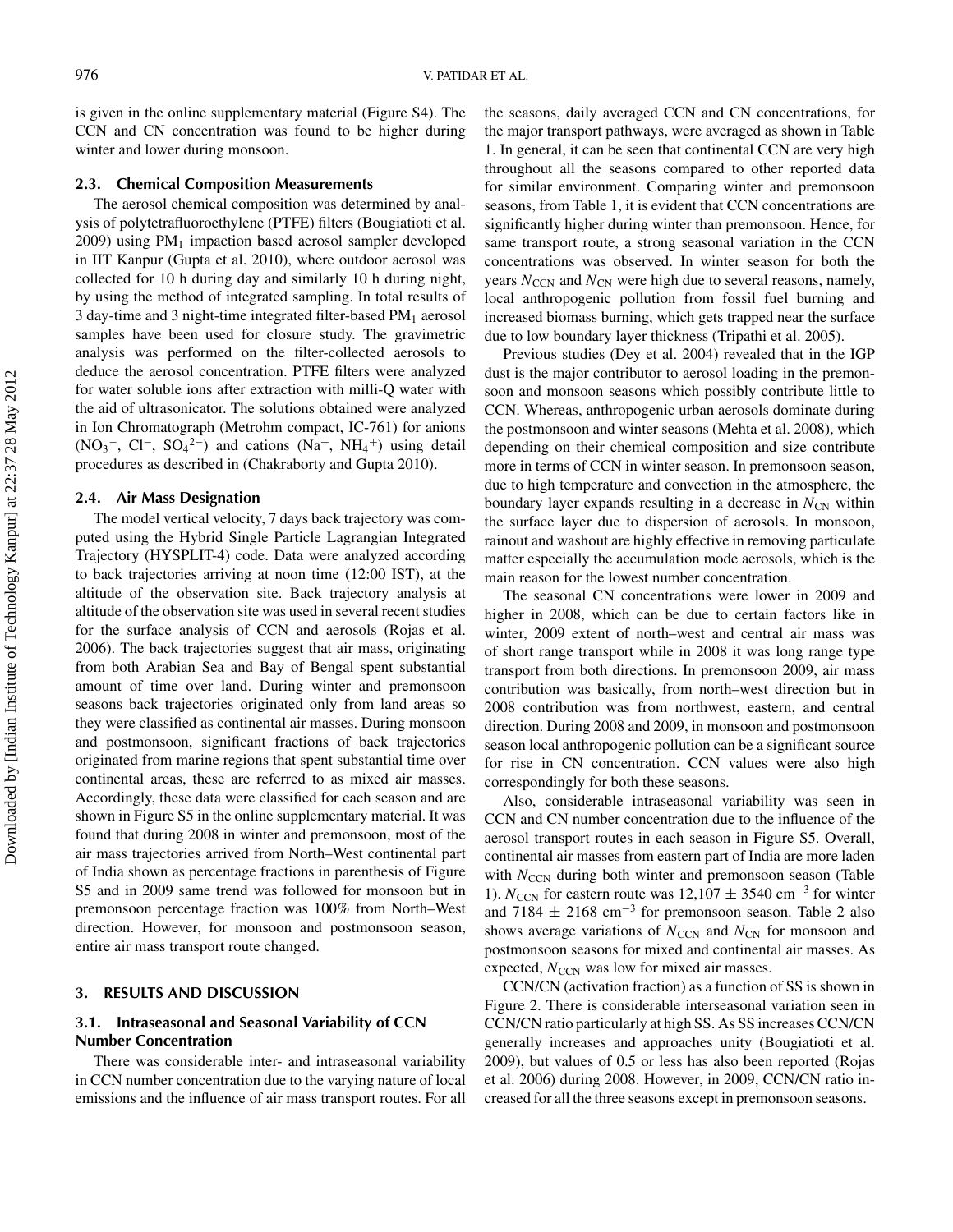# CCN FROM KANPUR, INDIA 977

TABLE 1

Seasonal average surface CCN at various depleted % SS and CN concentration (cm<sup>-3</sup>) for different transport routes for year 2008 and 2009

| Mixed<br>air mass<br>Winter (2008)<br>$12,107 \pm 3540$<br>$10,045 \pm 3517$<br>$10,043 \pm 3249$<br>$0.12 - 0.3$<br>$N_{\text{CCN.0.26}}$<br>$N_{\rm CN}$<br>$55,435 \pm 17,688$<br>$82,693 \pm 50,318$<br>$37,955 \pm 2090$<br>Winter $(2009)$<br>$739 \pm 1317$<br>$5389 \pm 1009$<br>$5130 \pm 1072$<br>$N_{\text{CCN}}$ ,0.13<br>$N_{\rm CN}$<br>$42.784 \pm 6423$<br>$18,601 \pm 16,056$<br>$24,795 \pm 21,010$<br>$0.28 - 0.53$<br>$13,029 \pm 2819$<br>$12846 \pm 2706$<br>$10,518 \pm 1313$<br>$N_{\text{CCN.0.33}}$<br>$46,616 \pm 17,978$<br>$24,359 \pm 24,631$<br>$23,124 \pm 21,650$<br>$N_{\rm CN}$<br>$16,621 \pm 921$<br>$15,174 \pm 3103$<br>$12,869 \pm 1757$<br>$N_{\text{CCN},0.64}$<br>$53,067 \pm 25,730$<br>$27,813 \pm 31991$<br>$25,792 \pm 28,008$<br>$N_{\rm CN}$<br>Premonsoon (2008)<br>$3535 \pm 472$<br>$3613 \pm 982$<br>$2531 \pm 724$<br>$N_{\text{CCN}},_{0.05}$<br>$47,871 \pm 12,854$<br>$75,466 \pm 15,031$<br>$74,154 \pm 39,067$<br>$N_{\rm CN}$<br>$7184 \pm 2168$<br>$5942 \pm 1956$<br>$6341 \pm 2895$<br>$N_{\text{CCN},0.38}$<br>$8235 \pm 987$<br>$8575 \pm 1940$<br>$7167 \pm 775$<br>$N_{\text{CCN.0.72}}$<br>$75566 \pm 14180$<br>$80,405 \pm 44,404$<br>$47,799 \pm 11,128$<br>$N_{\rm CN}$<br>Premonsoon (2009)<br>0.05<br>$1834 \pm 907$<br>$N_{\rm CCN,0.06}$<br>$38,542 \pm 29,956$<br>$N_{\rm CN}$<br>$3995 \pm 946$<br>$N_{\text{CCN},0.45}$<br>0.11<br>$36,603 \pm 22,126$<br>$N_{\rm CN}$<br>$5554 \pm 1092$<br>$N_{\text{CCN},0.84}$<br>0.15<br>$36,332 \pm 25,932$<br>$N_{\rm CN}$<br>Monsoon (2008)<br>$1921 \pm 235$<br>$1962 \pm 168$<br>$N_{\text{CCN}}$ ,0.11<br>$35,499 \pm 7342$<br>$21,273 \pm 3841$<br>$N_{\rm CN}$<br>$3358 \pm 700$<br>$2987 \pm 470$<br>$0.1 - 0.14$<br>$N_{\text{CCN},0.43}$<br>$32,442 \pm 3298$<br>$21,778 \pm 2557$<br>$N_{\rm CN}$<br>$4256 \pm 178$<br>$4779 \pm 1122$<br>$N_{\text{CCN},0.83}$<br>$33,694 \pm 4995$<br>$22,342 \pm 1197$<br>$N_{\rm CN}$<br>Monsoon (2009)<br>$1709 \pm 479$<br>$1182 \pm 288$<br>$N_{\text{CCN}}$ ,0.11<br>$11,439 \pm 7454$<br>$8698 \pm 5192$<br>$N_{\rm CN}$<br>$2080 \pm 337$<br>$N_{\text{CCN},0.45}$<br>$2827 \pm 1653$<br>$11.439 \pm 7454$<br>$8698 \pm 5192$<br>$N_{\rm CN}$<br>$3300 \pm 624$<br>$4094 \pm 1809$<br>$N_{\text{CCN},0.85}$<br>10, $937 \pm 4664$<br>$11,461 \pm 7939$<br>$N_{\rm CN}$<br>Postmonsoon (2008)<br>$2861 \pm 1364$<br>$4441 \pm 1110$<br>$4196 \pm 2302$<br>$N_{\text{CCN}},_{0.09}$<br>$60,174 \pm 18,154$<br>$40,699 \pm 5312$<br>$59,095 \pm 14,223$<br>$N_{\rm CN}$<br>$4625 \pm 1942$<br>$6637 \pm 2492$<br>$4871 \pm 1078$<br>$0.08 - 0.11$<br>$N_{\text{CCN},0.38}$<br>$57,102 \pm 12,682$<br>$59,302 \pm 19,993$<br>$42,373 \pm 9181$<br>$N_{\rm CN}$<br>$6444 \pm 1761$<br>$9383 \pm 2144$<br>$7260 \pm 1918$<br>$0.10 - 0.17$<br>$N_{\text{CCN},0.73}$<br>$59,379 \pm 15,424$<br>$58,736 \pm 17,841$<br>$41,853 \pm 1105$<br>$N_{\rm CN}$<br>Postmonsoon (2009)<br>$2009 \pm 674$<br>$3830 \pm 2070$<br>$0.10 - 0.12$<br>$3720 \pm 15,592$<br>$N_{\text{CCN}},_{0.14}$<br>$19,152 \pm 9679$<br>$30,619 \pm 24,181$<br>$30,187 \pm 26,434$<br>$N_{\rm CN}$<br>$3596 \pm 105$<br>$8040 \pm 3535$<br>$7702 \pm 3118$<br>$0.20 - 0.28$<br>$N_{\text{CCN},0.32}$<br>$18,174 \pm 9037$<br>$29,044 \pm 24,440$<br>$32,021 \pm 32,963$<br>$N_{\rm CN}$<br>$9864 \pm 4577$<br>$10,812 \pm 4513$<br>$0.37 - 0.39$<br>$N_{\text{CCN},0.61}$ |              | Continental air mass |                     |  |                     |                                                                    |
|------------------------------------------------------------------------------------------------------------------------------------------------------------------------------------------------------------------------------------------------------------------------------------------------------------------------------------------------------------------------------------------------------------------------------------------------------------------------------------------------------------------------------------------------------------------------------------------------------------------------------------------------------------------------------------------------------------------------------------------------------------------------------------------------------------------------------------------------------------------------------------------------------------------------------------------------------------------------------------------------------------------------------------------------------------------------------------------------------------------------------------------------------------------------------------------------------------------------------------------------------------------------------------------------------------------------------------------------------------------------------------------------------------------------------------------------------------------------------------------------------------------------------------------------------------------------------------------------------------------------------------------------------------------------------------------------------------------------------------------------------------------------------------------------------------------------------------------------------------------------------------------------------------------------------------------------------------------------------------------------------------------------------------------------------------------------------------------------------------------------------------------------------------------------------------------------------------------------------------------------------------------------------------------------------------------------------------------------------------------------------------------------------------------------------------------------------------------------------------------------------------------------------------------------------------------------------------------------------------------------------------------------------------------------------------------------------------------------------------------------------------------------------------------------------------------------------------------------------------------------------------------------------------------------------------------------------------------------------------------------------------------------------------------------------------------------------------------------------------------------------------------------------------------------------------------------------------------------------------------------------------------------------------------------------------------------------------------------------------------------------------------------------------------|--------------|----------------------|---------------------|--|---------------------|--------------------------------------------------------------------|
|                                                                                                                                                                                                                                                                                                                                                                                                                                                                                                                                                                                                                                                                                                                                                                                                                                                                                                                                                                                                                                                                                                                                                                                                                                                                                                                                                                                                                                                                                                                                                                                                                                                                                                                                                                                                                                                                                                                                                                                                                                                                                                                                                                                                                                                                                                                                                                                                                                                                                                                                                                                                                                                                                                                                                                                                                                                                                                                                                                                                                                                                                                                                                                                                                                                                                                                                                                                                                  |              |                      |                     |  |                     | <b>CCN/CN</b><br>aerosol ratio<br>$(N_{\text{CCN}}/N_{\text{CN}})$ |
|                                                                                                                                                                                                                                                                                                                                                                                                                                                                                                                                                                                                                                                                                                                                                                                                                                                                                                                                                                                                                                                                                                                                                                                                                                                                                                                                                                                                                                                                                                                                                                                                                                                                                                                                                                                                                                                                                                                                                                                                                                                                                                                                                                                                                                                                                                                                                                                                                                                                                                                                                                                                                                                                                                                                                                                                                                                                                                                                                                                                                                                                                                                                                                                                                                                                                                                                                                                                                  |              |                      |                     |  |                     |                                                                    |
|                                                                                                                                                                                                                                                                                                                                                                                                                                                                                                                                                                                                                                                                                                                                                                                                                                                                                                                                                                                                                                                                                                                                                                                                                                                                                                                                                                                                                                                                                                                                                                                                                                                                                                                                                                                                                                                                                                                                                                                                                                                                                                                                                                                                                                                                                                                                                                                                                                                                                                                                                                                                                                                                                                                                                                                                                                                                                                                                                                                                                                                                                                                                                                                                                                                                                                                                                                                                                  |              |                      |                     |  |                     |                                                                    |
|                                                                                                                                                                                                                                                                                                                                                                                                                                                                                                                                                                                                                                                                                                                                                                                                                                                                                                                                                                                                                                                                                                                                                                                                                                                                                                                                                                                                                                                                                                                                                                                                                                                                                                                                                                                                                                                                                                                                                                                                                                                                                                                                                                                                                                                                                                                                                                                                                                                                                                                                                                                                                                                                                                                                                                                                                                                                                                                                                                                                                                                                                                                                                                                                                                                                                                                                                                                                                  |              |                      |                     |  |                     |                                                                    |
|                                                                                                                                                                                                                                                                                                                                                                                                                                                                                                                                                                                                                                                                                                                                                                                                                                                                                                                                                                                                                                                                                                                                                                                                                                                                                                                                                                                                                                                                                                                                                                                                                                                                                                                                                                                                                                                                                                                                                                                                                                                                                                                                                                                                                                                                                                                                                                                                                                                                                                                                                                                                                                                                                                                                                                                                                                                                                                                                                                                                                                                                                                                                                                                                                                                                                                                                                                                                                  |              |                      |                     |  |                     |                                                                    |
|                                                                                                                                                                                                                                                                                                                                                                                                                                                                                                                                                                                                                                                                                                                                                                                                                                                                                                                                                                                                                                                                                                                                                                                                                                                                                                                                                                                                                                                                                                                                                                                                                                                                                                                                                                                                                                                                                                                                                                                                                                                                                                                                                                                                                                                                                                                                                                                                                                                                                                                                                                                                                                                                                                                                                                                                                                                                                                                                                                                                                                                                                                                                                                                                                                                                                                                                                                                                                  |              |                      |                     |  |                     | $0.13 - 0.29$                                                      |
|                                                                                                                                                                                                                                                                                                                                                                                                                                                                                                                                                                                                                                                                                                                                                                                                                                                                                                                                                                                                                                                                                                                                                                                                                                                                                                                                                                                                                                                                                                                                                                                                                                                                                                                                                                                                                                                                                                                                                                                                                                                                                                                                                                                                                                                                                                                                                                                                                                                                                                                                                                                                                                                                                                                                                                                                                                                                                                                                                                                                                                                                                                                                                                                                                                                                                                                                                                                                                  |              |                      |                     |  |                     |                                                                    |
|                                                                                                                                                                                                                                                                                                                                                                                                                                                                                                                                                                                                                                                                                                                                                                                                                                                                                                                                                                                                                                                                                                                                                                                                                                                                                                                                                                                                                                                                                                                                                                                                                                                                                                                                                                                                                                                                                                                                                                                                                                                                                                                                                                                                                                                                                                                                                                                                                                                                                                                                                                                                                                                                                                                                                                                                                                                                                                                                                                                                                                                                                                                                                                                                                                                                                                                                                                                                                  |              |                      |                     |  |                     |                                                                    |
|                                                                                                                                                                                                                                                                                                                                                                                                                                                                                                                                                                                                                                                                                                                                                                                                                                                                                                                                                                                                                                                                                                                                                                                                                                                                                                                                                                                                                                                                                                                                                                                                                                                                                                                                                                                                                                                                                                                                                                                                                                                                                                                                                                                                                                                                                                                                                                                                                                                                                                                                                                                                                                                                                                                                                                                                                                                                                                                                                                                                                                                                                                                                                                                                                                                                                                                                                                                                                  |              |                      |                     |  |                     |                                                                    |
|                                                                                                                                                                                                                                                                                                                                                                                                                                                                                                                                                                                                                                                                                                                                                                                                                                                                                                                                                                                                                                                                                                                                                                                                                                                                                                                                                                                                                                                                                                                                                                                                                                                                                                                                                                                                                                                                                                                                                                                                                                                                                                                                                                                                                                                                                                                                                                                                                                                                                                                                                                                                                                                                                                                                                                                                                                                                                                                                                                                                                                                                                                                                                                                                                                                                                                                                                                                                                  |              |                      |                     |  |                     | $0.31 - 0.54$                                                      |
|                                                                                                                                                                                                                                                                                                                                                                                                                                                                                                                                                                                                                                                                                                                                                                                                                                                                                                                                                                                                                                                                                                                                                                                                                                                                                                                                                                                                                                                                                                                                                                                                                                                                                                                                                                                                                                                                                                                                                                                                                                                                                                                                                                                                                                                                                                                                                                                                                                                                                                                                                                                                                                                                                                                                                                                                                                                                                                                                                                                                                                                                                                                                                                                                                                                                                                                                                                                                                  |              |                      |                     |  |                     |                                                                    |
|                                                                                                                                                                                                                                                                                                                                                                                                                                                                                                                                                                                                                                                                                                                                                                                                                                                                                                                                                                                                                                                                                                                                                                                                                                                                                                                                                                                                                                                                                                                                                                                                                                                                                                                                                                                                                                                                                                                                                                                                                                                                                                                                                                                                                                                                                                                                                                                                                                                                                                                                                                                                                                                                                                                                                                                                                                                                                                                                                                                                                                                                                                                                                                                                                                                                                                                                                                                                                  |              |                      |                     |  |                     |                                                                    |
|                                                                                                                                                                                                                                                                                                                                                                                                                                                                                                                                                                                                                                                                                                                                                                                                                                                                                                                                                                                                                                                                                                                                                                                                                                                                                                                                                                                                                                                                                                                                                                                                                                                                                                                                                                                                                                                                                                                                                                                                                                                                                                                                                                                                                                                                                                                                                                                                                                                                                                                                                                                                                                                                                                                                                                                                                                                                                                                                                                                                                                                                                                                                                                                                                                                                                                                                                                                                                  |              |                      |                     |  |                     | $0.03 - 0.07$                                                      |
|                                                                                                                                                                                                                                                                                                                                                                                                                                                                                                                                                                                                                                                                                                                                                                                                                                                                                                                                                                                                                                                                                                                                                                                                                                                                                                                                                                                                                                                                                                                                                                                                                                                                                                                                                                                                                                                                                                                                                                                                                                                                                                                                                                                                                                                                                                                                                                                                                                                                                                                                                                                                                                                                                                                                                                                                                                                                                                                                                                                                                                                                                                                                                                                                                                                                                                                                                                                                                  |              |                      |                     |  |                     | $0.07 - 0.15$                                                      |
|                                                                                                                                                                                                                                                                                                                                                                                                                                                                                                                                                                                                                                                                                                                                                                                                                                                                                                                                                                                                                                                                                                                                                                                                                                                                                                                                                                                                                                                                                                                                                                                                                                                                                                                                                                                                                                                                                                                                                                                                                                                                                                                                                                                                                                                                                                                                                                                                                                                                                                                                                                                                                                                                                                                                                                                                                                                                                                                                                                                                                                                                                                                                                                                                                                                                                                                                                                                                                  |              |                      |                     |  |                     |                                                                    |
|                                                                                                                                                                                                                                                                                                                                                                                                                                                                                                                                                                                                                                                                                                                                                                                                                                                                                                                                                                                                                                                                                                                                                                                                                                                                                                                                                                                                                                                                                                                                                                                                                                                                                                                                                                                                                                                                                                                                                                                                                                                                                                                                                                                                                                                                                                                                                                                                                                                                                                                                                                                                                                                                                                                                                                                                                                                                                                                                                                                                                                                                                                                                                                                                                                                                                                                                                                                                                  |              |                      |                     |  |                     | $0.08 - 0.17$                                                      |
|                                                                                                                                                                                                                                                                                                                                                                                                                                                                                                                                                                                                                                                                                                                                                                                                                                                                                                                                                                                                                                                                                                                                                                                                                                                                                                                                                                                                                                                                                                                                                                                                                                                                                                                                                                                                                                                                                                                                                                                                                                                                                                                                                                                                                                                                                                                                                                                                                                                                                                                                                                                                                                                                                                                                                                                                                                                                                                                                                                                                                                                                                                                                                                                                                                                                                                                                                                                                                  |              |                      |                     |  |                     |                                                                    |
|                                                                                                                                                                                                                                                                                                                                                                                                                                                                                                                                                                                                                                                                                                                                                                                                                                                                                                                                                                                                                                                                                                                                                                                                                                                                                                                                                                                                                                                                                                                                                                                                                                                                                                                                                                                                                                                                                                                                                                                                                                                                                                                                                                                                                                                                                                                                                                                                                                                                                                                                                                                                                                                                                                                                                                                                                                                                                                                                                                                                                                                                                                                                                                                                                                                                                                                                                                                                                  |              |                      |                     |  |                     |                                                                    |
|                                                                                                                                                                                                                                                                                                                                                                                                                                                                                                                                                                                                                                                                                                                                                                                                                                                                                                                                                                                                                                                                                                                                                                                                                                                                                                                                                                                                                                                                                                                                                                                                                                                                                                                                                                                                                                                                                                                                                                                                                                                                                                                                                                                                                                                                                                                                                                                                                                                                                                                                                                                                                                                                                                                                                                                                                                                                                                                                                                                                                                                                                                                                                                                                                                                                                                                                                                                                                  |              |                      |                     |  |                     |                                                                    |
|                                                                                                                                                                                                                                                                                                                                                                                                                                                                                                                                                                                                                                                                                                                                                                                                                                                                                                                                                                                                                                                                                                                                                                                                                                                                                                                                                                                                                                                                                                                                                                                                                                                                                                                                                                                                                                                                                                                                                                                                                                                                                                                                                                                                                                                                                                                                                                                                                                                                                                                                                                                                                                                                                                                                                                                                                                                                                                                                                                                                                                                                                                                                                                                                                                                                                                                                                                                                                  |              |                      |                     |  |                     |                                                                    |
|                                                                                                                                                                                                                                                                                                                                                                                                                                                                                                                                                                                                                                                                                                                                                                                                                                                                                                                                                                                                                                                                                                                                                                                                                                                                                                                                                                                                                                                                                                                                                                                                                                                                                                                                                                                                                                                                                                                                                                                                                                                                                                                                                                                                                                                                                                                                                                                                                                                                                                                                                                                                                                                                                                                                                                                                                                                                                                                                                                                                                                                                                                                                                                                                                                                                                                                                                                                                                  |              |                      |                     |  |                     |                                                                    |
|                                                                                                                                                                                                                                                                                                                                                                                                                                                                                                                                                                                                                                                                                                                                                                                                                                                                                                                                                                                                                                                                                                                                                                                                                                                                                                                                                                                                                                                                                                                                                                                                                                                                                                                                                                                                                                                                                                                                                                                                                                                                                                                                                                                                                                                                                                                                                                                                                                                                                                                                                                                                                                                                                                                                                                                                                                                                                                                                                                                                                                                                                                                                                                                                                                                                                                                                                                                                                  |              |                      |                     |  |                     |                                                                    |
|                                                                                                                                                                                                                                                                                                                                                                                                                                                                                                                                                                                                                                                                                                                                                                                                                                                                                                                                                                                                                                                                                                                                                                                                                                                                                                                                                                                                                                                                                                                                                                                                                                                                                                                                                                                                                                                                                                                                                                                                                                                                                                                                                                                                                                                                                                                                                                                                                                                                                                                                                                                                                                                                                                                                                                                                                                                                                                                                                                                                                                                                                                                                                                                                                                                                                                                                                                                                                  |              |                      |                     |  |                     |                                                                    |
|                                                                                                                                                                                                                                                                                                                                                                                                                                                                                                                                                                                                                                                                                                                                                                                                                                                                                                                                                                                                                                                                                                                                                                                                                                                                                                                                                                                                                                                                                                                                                                                                                                                                                                                                                                                                                                                                                                                                                                                                                                                                                                                                                                                                                                                                                                                                                                                                                                                                                                                                                                                                                                                                                                                                                                                                                                                                                                                                                                                                                                                                                                                                                                                                                                                                                                                                                                                                                  |              |                      |                     |  |                     |                                                                    |
|                                                                                                                                                                                                                                                                                                                                                                                                                                                                                                                                                                                                                                                                                                                                                                                                                                                                                                                                                                                                                                                                                                                                                                                                                                                                                                                                                                                                                                                                                                                                                                                                                                                                                                                                                                                                                                                                                                                                                                                                                                                                                                                                                                                                                                                                                                                                                                                                                                                                                                                                                                                                                                                                                                                                                                                                                                                                                                                                                                                                                                                                                                                                                                                                                                                                                                                                                                                                                  |              |                      |                     |  |                     |                                                                    |
|                                                                                                                                                                                                                                                                                                                                                                                                                                                                                                                                                                                                                                                                                                                                                                                                                                                                                                                                                                                                                                                                                                                                                                                                                                                                                                                                                                                                                                                                                                                                                                                                                                                                                                                                                                                                                                                                                                                                                                                                                                                                                                                                                                                                                                                                                                                                                                                                                                                                                                                                                                                                                                                                                                                                                                                                                                                                                                                                                                                                                                                                                                                                                                                                                                                                                                                                                                                                                  |              |                      |                     |  |                     | $0.05 - 0.09$                                                      |
|                                                                                                                                                                                                                                                                                                                                                                                                                                                                                                                                                                                                                                                                                                                                                                                                                                                                                                                                                                                                                                                                                                                                                                                                                                                                                                                                                                                                                                                                                                                                                                                                                                                                                                                                                                                                                                                                                                                                                                                                                                                                                                                                                                                                                                                                                                                                                                                                                                                                                                                                                                                                                                                                                                                                                                                                                                                                                                                                                                                                                                                                                                                                                                                                                                                                                                                                                                                                                  |              |                      |                     |  |                     |                                                                    |
|                                                                                                                                                                                                                                                                                                                                                                                                                                                                                                                                                                                                                                                                                                                                                                                                                                                                                                                                                                                                                                                                                                                                                                                                                                                                                                                                                                                                                                                                                                                                                                                                                                                                                                                                                                                                                                                                                                                                                                                                                                                                                                                                                                                                                                                                                                                                                                                                                                                                                                                                                                                                                                                                                                                                                                                                                                                                                                                                                                                                                                                                                                                                                                                                                                                                                                                                                                                                                  |              |                      |                     |  |                     |                                                                    |
|                                                                                                                                                                                                                                                                                                                                                                                                                                                                                                                                                                                                                                                                                                                                                                                                                                                                                                                                                                                                                                                                                                                                                                                                                                                                                                                                                                                                                                                                                                                                                                                                                                                                                                                                                                                                                                                                                                                                                                                                                                                                                                                                                                                                                                                                                                                                                                                                                                                                                                                                                                                                                                                                                                                                                                                                                                                                                                                                                                                                                                                                                                                                                                                                                                                                                                                                                                                                                  |              |                      |                     |  |                     |                                                                    |
|                                                                                                                                                                                                                                                                                                                                                                                                                                                                                                                                                                                                                                                                                                                                                                                                                                                                                                                                                                                                                                                                                                                                                                                                                                                                                                                                                                                                                                                                                                                                                                                                                                                                                                                                                                                                                                                                                                                                                                                                                                                                                                                                                                                                                                                                                                                                                                                                                                                                                                                                                                                                                                                                                                                                                                                                                                                                                                                                                                                                                                                                                                                                                                                                                                                                                                                                                                                                                  |              |                      |                     |  |                     | $0.14 - 0.19$                                                      |
|                                                                                                                                                                                                                                                                                                                                                                                                                                                                                                                                                                                                                                                                                                                                                                                                                                                                                                                                                                                                                                                                                                                                                                                                                                                                                                                                                                                                                                                                                                                                                                                                                                                                                                                                                                                                                                                                                                                                                                                                                                                                                                                                                                                                                                                                                                                                                                                                                                                                                                                                                                                                                                                                                                                                                                                                                                                                                                                                                                                                                                                                                                                                                                                                                                                                                                                                                                                                                  |              |                      |                     |  |                     |                                                                    |
|                                                                                                                                                                                                                                                                                                                                                                                                                                                                                                                                                                                                                                                                                                                                                                                                                                                                                                                                                                                                                                                                                                                                                                                                                                                                                                                                                                                                                                                                                                                                                                                                                                                                                                                                                                                                                                                                                                                                                                                                                                                                                                                                                                                                                                                                                                                                                                                                                                                                                                                                                                                                                                                                                                                                                                                                                                                                                                                                                                                                                                                                                                                                                                                                                                                                                                                                                                                                                  |              |                      |                     |  |                     |                                                                    |
|                                                                                                                                                                                                                                                                                                                                                                                                                                                                                                                                                                                                                                                                                                                                                                                                                                                                                                                                                                                                                                                                                                                                                                                                                                                                                                                                                                                                                                                                                                                                                                                                                                                                                                                                                                                                                                                                                                                                                                                                                                                                                                                                                                                                                                                                                                                                                                                                                                                                                                                                                                                                                                                                                                                                                                                                                                                                                                                                                                                                                                                                                                                                                                                                                                                                                                                                                                                                                  |              |                      |                     |  |                     | $0.09 - 0.14$                                                      |
|                                                                                                                                                                                                                                                                                                                                                                                                                                                                                                                                                                                                                                                                                                                                                                                                                                                                                                                                                                                                                                                                                                                                                                                                                                                                                                                                                                                                                                                                                                                                                                                                                                                                                                                                                                                                                                                                                                                                                                                                                                                                                                                                                                                                                                                                                                                                                                                                                                                                                                                                                                                                                                                                                                                                                                                                                                                                                                                                                                                                                                                                                                                                                                                                                                                                                                                                                                                                                  |              |                      |                     |  |                     |                                                                    |
|                                                                                                                                                                                                                                                                                                                                                                                                                                                                                                                                                                                                                                                                                                                                                                                                                                                                                                                                                                                                                                                                                                                                                                                                                                                                                                                                                                                                                                                                                                                                                                                                                                                                                                                                                                                                                                                                                                                                                                                                                                                                                                                                                                                                                                                                                                                                                                                                                                                                                                                                                                                                                                                                                                                                                                                                                                                                                                                                                                                                                                                                                                                                                                                                                                                                                                                                                                                                                  |              |                      |                     |  |                     | $0.23 - 0.25$                                                      |
|                                                                                                                                                                                                                                                                                                                                                                                                                                                                                                                                                                                                                                                                                                                                                                                                                                                                                                                                                                                                                                                                                                                                                                                                                                                                                                                                                                                                                                                                                                                                                                                                                                                                                                                                                                                                                                                                                                                                                                                                                                                                                                                                                                                                                                                                                                                                                                                                                                                                                                                                                                                                                                                                                                                                                                                                                                                                                                                                                                                                                                                                                                                                                                                                                                                                                                                                                                                                                  |              |                      |                     |  |                     |                                                                    |
|                                                                                                                                                                                                                                                                                                                                                                                                                                                                                                                                                                                                                                                                                                                                                                                                                                                                                                                                                                                                                                                                                                                                                                                                                                                                                                                                                                                                                                                                                                                                                                                                                                                                                                                                                                                                                                                                                                                                                                                                                                                                                                                                                                                                                                                                                                                                                                                                                                                                                                                                                                                                                                                                                                                                                                                                                                                                                                                                                                                                                                                                                                                                                                                                                                                                                                                                                                                                                  |              |                      |                     |  |                     | $0.30 - 0.35$                                                      |
|                                                                                                                                                                                                                                                                                                                                                                                                                                                                                                                                                                                                                                                                                                                                                                                                                                                                                                                                                                                                                                                                                                                                                                                                                                                                                                                                                                                                                                                                                                                                                                                                                                                                                                                                                                                                                                                                                                                                                                                                                                                                                                                                                                                                                                                                                                                                                                                                                                                                                                                                                                                                                                                                                                                                                                                                                                                                                                                                                                                                                                                                                                                                                                                                                                                                                                                                                                                                                  |              |                      |                     |  |                     |                                                                    |
|                                                                                                                                                                                                                                                                                                                                                                                                                                                                                                                                                                                                                                                                                                                                                                                                                                                                                                                                                                                                                                                                                                                                                                                                                                                                                                                                                                                                                                                                                                                                                                                                                                                                                                                                                                                                                                                                                                                                                                                                                                                                                                                                                                                                                                                                                                                                                                                                                                                                                                                                                                                                                                                                                                                                                                                                                                                                                                                                                                                                                                                                                                                                                                                                                                                                                                                                                                                                                  |              |                      |                     |  |                     |                                                                    |
|                                                                                                                                                                                                                                                                                                                                                                                                                                                                                                                                                                                                                                                                                                                                                                                                                                                                                                                                                                                                                                                                                                                                                                                                                                                                                                                                                                                                                                                                                                                                                                                                                                                                                                                                                                                                                                                                                                                                                                                                                                                                                                                                                                                                                                                                                                                                                                                                                                                                                                                                                                                                                                                                                                                                                                                                                                                                                                                                                                                                                                                                                                                                                                                                                                                                                                                                                                                                                  |              |                      |                     |  |                     | $0.05 - 0.10$                                                      |
|                                                                                                                                                                                                                                                                                                                                                                                                                                                                                                                                                                                                                                                                                                                                                                                                                                                                                                                                                                                                                                                                                                                                                                                                                                                                                                                                                                                                                                                                                                                                                                                                                                                                                                                                                                                                                                                                                                                                                                                                                                                                                                                                                                                                                                                                                                                                                                                                                                                                                                                                                                                                                                                                                                                                                                                                                                                                                                                                                                                                                                                                                                                                                                                                                                                                                                                                                                                                                  |              |                      |                     |  |                     |                                                                    |
|                                                                                                                                                                                                                                                                                                                                                                                                                                                                                                                                                                                                                                                                                                                                                                                                                                                                                                                                                                                                                                                                                                                                                                                                                                                                                                                                                                                                                                                                                                                                                                                                                                                                                                                                                                                                                                                                                                                                                                                                                                                                                                                                                                                                                                                                                                                                                                                                                                                                                                                                                                                                                                                                                                                                                                                                                                                                                                                                                                                                                                                                                                                                                                                                                                                                                                                                                                                                                  |              |                      |                     |  |                     |                                                                    |
|                                                                                                                                                                                                                                                                                                                                                                                                                                                                                                                                                                                                                                                                                                                                                                                                                                                                                                                                                                                                                                                                                                                                                                                                                                                                                                                                                                                                                                                                                                                                                                                                                                                                                                                                                                                                                                                                                                                                                                                                                                                                                                                                                                                                                                                                                                                                                                                                                                                                                                                                                                                                                                                                                                                                                                                                                                                                                                                                                                                                                                                                                                                                                                                                                                                                                                                                                                                                                  |              |                      |                     |  |                     |                                                                    |
|                                                                                                                                                                                                                                                                                                                                                                                                                                                                                                                                                                                                                                                                                                                                                                                                                                                                                                                                                                                                                                                                                                                                                                                                                                                                                                                                                                                                                                                                                                                                                                                                                                                                                                                                                                                                                                                                                                                                                                                                                                                                                                                                                                                                                                                                                                                                                                                                                                                                                                                                                                                                                                                                                                                                                                                                                                                                                                                                                                                                                                                                                                                                                                                                                                                                                                                                                                                                                  |              |                      |                     |  |                     |                                                                    |
|                                                                                                                                                                                                                                                                                                                                                                                                                                                                                                                                                                                                                                                                                                                                                                                                                                                                                                                                                                                                                                                                                                                                                                                                                                                                                                                                                                                                                                                                                                                                                                                                                                                                                                                                                                                                                                                                                                                                                                                                                                                                                                                                                                                                                                                                                                                                                                                                                                                                                                                                                                                                                                                                                                                                                                                                                                                                                                                                                                                                                                                                                                                                                                                                                                                                                                                                                                                                                  |              |                      |                     |  |                     |                                                                    |
|                                                                                                                                                                                                                                                                                                                                                                                                                                                                                                                                                                                                                                                                                                                                                                                                                                                                                                                                                                                                                                                                                                                                                                                                                                                                                                                                                                                                                                                                                                                                                                                                                                                                                                                                                                                                                                                                                                                                                                                                                                                                                                                                                                                                                                                                                                                                                                                                                                                                                                                                                                                                                                                                                                                                                                                                                                                                                                                                                                                                                                                                                                                                                                                                                                                                                                                                                                                                                  |              |                      |                     |  |                     |                                                                    |
|                                                                                                                                                                                                                                                                                                                                                                                                                                                                                                                                                                                                                                                                                                                                                                                                                                                                                                                                                                                                                                                                                                                                                                                                                                                                                                                                                                                                                                                                                                                                                                                                                                                                                                                                                                                                                                                                                                                                                                                                                                                                                                                                                                                                                                                                                                                                                                                                                                                                                                                                                                                                                                                                                                                                                                                                                                                                                                                                                                                                                                                                                                                                                                                                                                                                                                                                                                                                                  |              |                      |                     |  |                     |                                                                    |
|                                                                                                                                                                                                                                                                                                                                                                                                                                                                                                                                                                                                                                                                                                                                                                                                                                                                                                                                                                                                                                                                                                                                                                                                                                                                                                                                                                                                                                                                                                                                                                                                                                                                                                                                                                                                                                                                                                                                                                                                                                                                                                                                                                                                                                                                                                                                                                                                                                                                                                                                                                                                                                                                                                                                                                                                                                                                                                                                                                                                                                                                                                                                                                                                                                                                                                                                                                                                                  |              |                      |                     |  |                     |                                                                    |
|                                                                                                                                                                                                                                                                                                                                                                                                                                                                                                                                                                                                                                                                                                                                                                                                                                                                                                                                                                                                                                                                                                                                                                                                                                                                                                                                                                                                                                                                                                                                                                                                                                                                                                                                                                                                                                                                                                                                                                                                                                                                                                                                                                                                                                                                                                                                                                                                                                                                                                                                                                                                                                                                                                                                                                                                                                                                                                                                                                                                                                                                                                                                                                                                                                                                                                                                                                                                                  |              |                      |                     |  |                     |                                                                    |
|                                                                                                                                                                                                                                                                                                                                                                                                                                                                                                                                                                                                                                                                                                                                                                                                                                                                                                                                                                                                                                                                                                                                                                                                                                                                                                                                                                                                                                                                                                                                                                                                                                                                                                                                                                                                                                                                                                                                                                                                                                                                                                                                                                                                                                                                                                                                                                                                                                                                                                                                                                                                                                                                                                                                                                                                                                                                                                                                                                                                                                                                                                                                                                                                                                                                                                                                                                                                                  |              |                      |                     |  |                     |                                                                    |
|                                                                                                                                                                                                                                                                                                                                                                                                                                                                                                                                                                                                                                                                                                                                                                                                                                                                                                                                                                                                                                                                                                                                                                                                                                                                                                                                                                                                                                                                                                                                                                                                                                                                                                                                                                                                                                                                                                                                                                                                                                                                                                                                                                                                                                                                                                                                                                                                                                                                                                                                                                                                                                                                                                                                                                                                                                                                                                                                                                                                                                                                                                                                                                                                                                                                                                                                                                                                                  |              |                      |                     |  |                     |                                                                    |
|                                                                                                                                                                                                                                                                                                                                                                                                                                                                                                                                                                                                                                                                                                                                                                                                                                                                                                                                                                                                                                                                                                                                                                                                                                                                                                                                                                                                                                                                                                                                                                                                                                                                                                                                                                                                                                                                                                                                                                                                                                                                                                                                                                                                                                                                                                                                                                                                                                                                                                                                                                                                                                                                                                                                                                                                                                                                                                                                                                                                                                                                                                                                                                                                                                                                                                                                                                                                                  | $N_{\rm CN}$ |                      | $25,121 \pm 29,178$ |  | $28,884 \pm 15,495$ |                                                                    |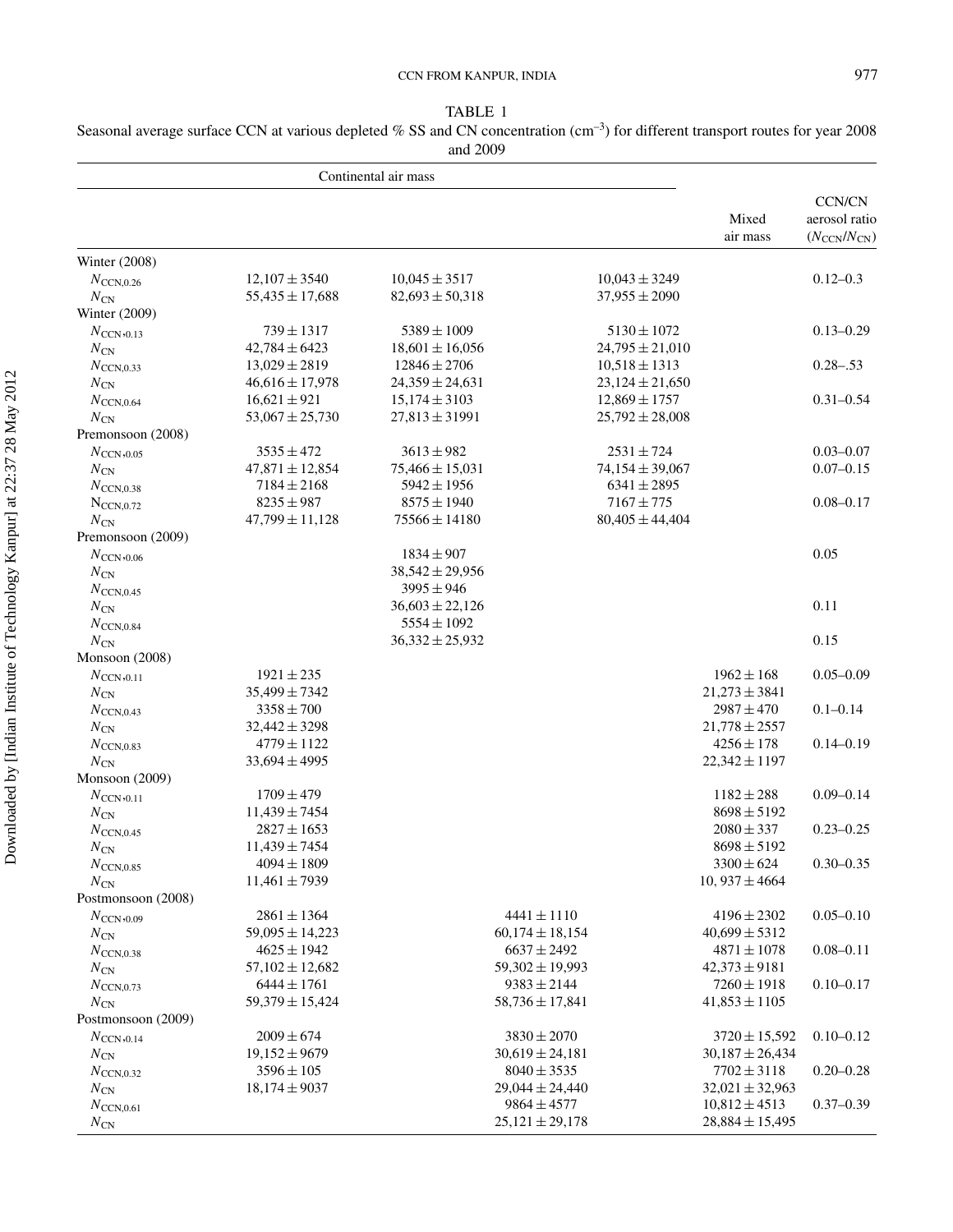| TABLE 2                                                             |
|---------------------------------------------------------------------|
| Seasonal average CN concentrations in Aitken and accumulation modes |

|             |                     | Continental air mass, cm <sup>-3</sup> Aitken (0.0146-0.10 $\mu$ m), Accumulation (0.10-0.685 $\mu$ m) |                        |                      |                     |                           |  |  |
|-------------|---------------------|--------------------------------------------------------------------------------------------------------|------------------------|----------------------|---------------------|---------------------------|--|--|
|             | Aerosol mode        | Eastern air<br>mass                                                                                    | North-West air<br>mass | Northern air<br>mass | Central air<br>mass | Mixed air<br>mass, $cm-3$ |  |  |
| Winter      | Aitken              |                                                                                                        |                        |                      |                     |                           |  |  |
|             | 2008                | 25,512                                                                                                 | 31,626                 |                      | 18,487              |                           |  |  |
|             | 2009                | 14,948                                                                                                 | 8211                   |                      | 9766                |                           |  |  |
|             | Accumulation        |                                                                                                        |                        |                      |                     |                           |  |  |
|             | 2008                | 35,331                                                                                                 | 32,497                 |                      | 20,507              |                           |  |  |
|             | 2009                | 31,088                                                                                                 | 15,810                 |                      | 17,500              |                           |  |  |
|             | Aitken/Accumulation |                                                                                                        |                        |                      |                     |                           |  |  |
|             |                     |                                                                                                        | 0.973                  |                      | 0.901               |                           |  |  |
|             | 2008                | 0.722                                                                                                  |                        |                      |                     |                           |  |  |
|             | 2009                | 0.48                                                                                                   | 0.51                   |                      | 0.55                |                           |  |  |
|             | Modal diameter      |                                                                                                        |                        |                      |                     |                           |  |  |
|             | 2008                | 0.126                                                                                                  | 0.113                  |                      | 0.113               |                           |  |  |
|             | 2009                | 0.162                                                                                                  | 0.126                  |                      | 0.151               |                           |  |  |
| Premonsoon  | Aitken              |                                                                                                        |                        |                      |                     |                           |  |  |
|             | 2008                | 31,205                                                                                                 | 38,292                 |                      | 36,918              |                           |  |  |
|             | 2009                |                                                                                                        | 22,289                 |                      |                     |                           |  |  |
|             | Accumulation        |                                                                                                        |                        |                      |                     |                           |  |  |
|             | 2008                | 21,840                                                                                                 | 22,772                 |                      | 23,702              |                           |  |  |
|             | 2009                |                                                                                                        | 13,708                 |                      |                     |                           |  |  |
|             | Aitken/Accumulation |                                                                                                        |                        |                      |                     |                           |  |  |
|             | 2008                | 1.428                                                                                                  | 1.680                  |                      | 1.557               |                           |  |  |
|             | 2009                |                                                                                                        | 1.6                    |                      |                     |                           |  |  |
|             | Modal diameter      |                                                                                                        |                        |                      |                     |                           |  |  |
|             | 2008                | 0.101                                                                                                  | 0.094                  |                      | 0.101               |                           |  |  |
|             | 2009                |                                                                                                        | 0.082                  |                      |                     |                           |  |  |
|             |                     |                                                                                                        |                        |                      |                     |                           |  |  |
| Monsoon     | Aitken              |                                                                                                        |                        |                      |                     |                           |  |  |
|             | 2008                | 23,340                                                                                                 |                        |                      |                     | 15,533                    |  |  |
|             | 2009                | 10,534                                                                                                 |                        |                      |                     | 6600                      |  |  |
|             | Accumulation        |                                                                                                        |                        |                      |                     |                           |  |  |
|             | 2008                | 10,539                                                                                                 |                        |                      |                     | 7477                      |  |  |
|             | 2009                | 4508                                                                                                   |                        |                      |                     | 2397                      |  |  |
|             | Aitken/Accumulation |                                                                                                        |                        |                      |                     |                           |  |  |
|             | 2008                | 2.21                                                                                                   |                        |                      |                     | 2.07                      |  |  |
|             | 2009                | 2.33                                                                                                   |                        |                      |                     | 2.75                      |  |  |
|             | Modal diameter      |                                                                                                        |                        |                      |                     |                           |  |  |
|             | 2008                | 0.079                                                                                                  |                        |                      |                     | 0.076                     |  |  |
|             | 2009                | 0.071                                                                                                  |                        |                      |                     | 0.055                     |  |  |
| Postmonsoon | Aitken              |                                                                                                        |                        |                      |                     |                           |  |  |
|             | 2008                | 30,348                                                                                                 |                        | 28,452               |                     | 22,630                    |  |  |
|             | 2009                | 11,556                                                                                                 |                        | 13,342               |                     | 14,556                    |  |  |
|             | Accumulation        |                                                                                                        |                        |                      |                     |                           |  |  |
|             | 2008                | 25,114                                                                                                 |                        | 33,564               |                     | 21,525                    |  |  |
|             | 2009                | 9700                                                                                                   |                        |                      |                     |                           |  |  |
|             |                     |                                                                                                        |                        | 17,265               |                     | 16,966                    |  |  |
|             | Aitken/Accumulation |                                                                                                        |                        |                      |                     |                           |  |  |
|             | 2008                | 1.20                                                                                                   |                        | 0.847                |                     | 1.05                      |  |  |
|             | 2009                | 1.19                                                                                                   |                        | 0.77                 |                     | 0.86                      |  |  |
|             | Modal diameter      |                                                                                                        |                        |                      |                     |                           |  |  |
|             | 2008                | 0.105                                                                                                  |                        | 0.112                |                     | 0.105                     |  |  |
|             | 2009                | 0.105                                                                                                  |                        | 0.126                |                     | 0.126                     |  |  |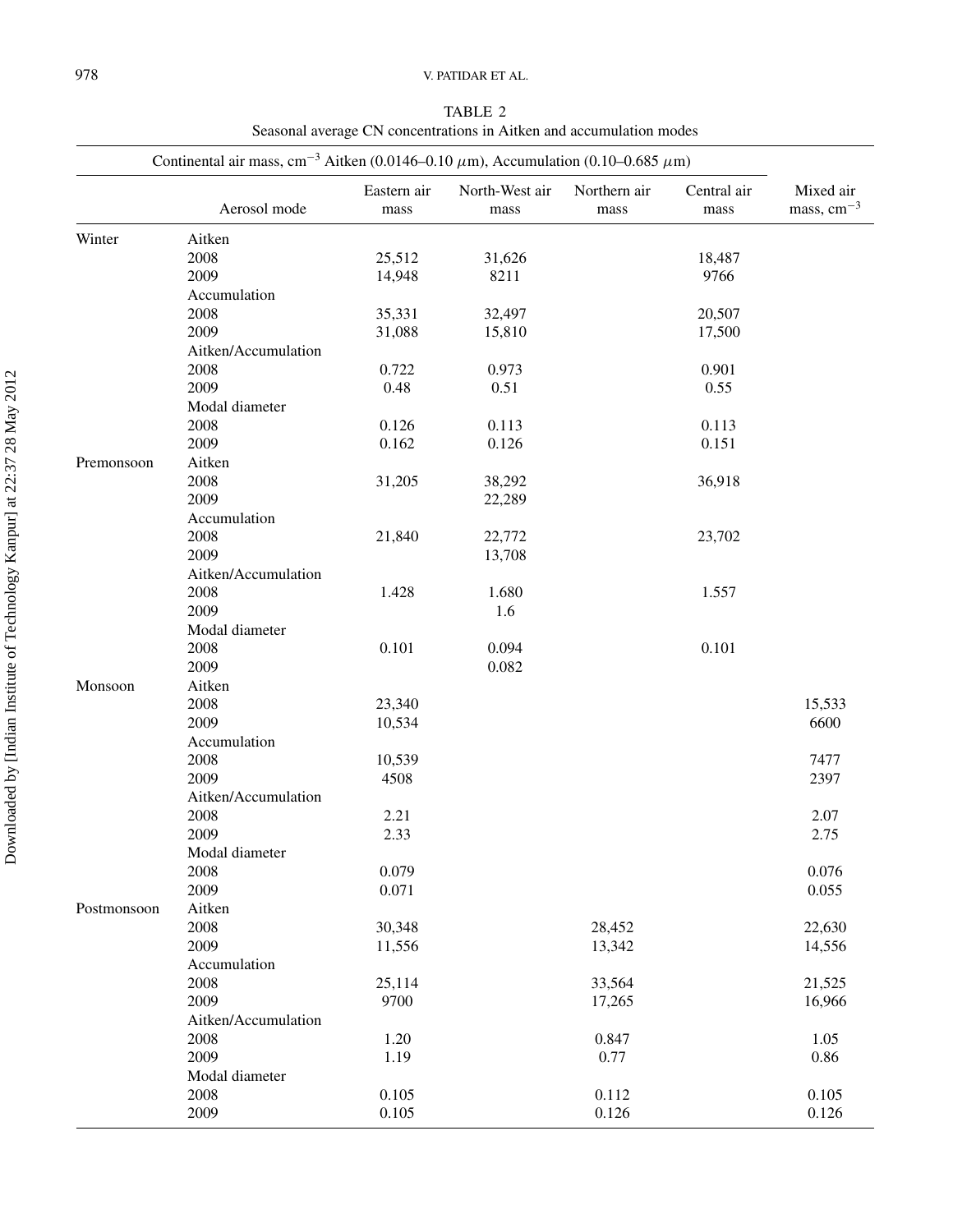

FIG. 2. Activation fraction, CCN/CN, as a function of SS for winter, premonsoon, monsoon, and postmonsoon seasons for both the years 2008 and 2009. Error bar represents the natural variability.

Higher CCN/CN ratio in winter as seen from Table 1 is attributed to relatively higher accumulation mode particle concentration than Aitken as discussed in Section 3.2. Large average CCN/CN ratio ( $N_{\text{CCN},0.38}/N_{\text{CN}}$ ) of 0.26 and 0.45 were observed for both years 2008 and 2009, respectively, when the aerosol was transported from continental India (central part) in winter season. During monsoon  $N_{\text{CCN.0.38}}/N_{\text{CN}}$  was largest for mixed air mass for 2008 whereas it was largest for continental air mass for 2009 (Table 1).

In year 2008 during postmonsoon season, the average low CCN/CN ratio was nearly the same irrespective of the air mass transport Northern air mass during postmonsoon has relatively high-accumulation mode particle concentration but the CCN/CN ratio was only 0.11 during 2008, possibly due to the lack of any fire counts observed, while the ratio increased to 0.28 in the year 2009. The CCN/CN ratio reported here are rather low compared with the previous studies for continental environments, e.g., over the Puy de Dôme, France (Rojas et al. 2006) where CCN/CN ratio was 0.3–0.4. The CCN/CN ratio over Durham, New Hampshire, reconstructed using the values from Table 1 and Equation 1 of (Medina et al. 2007), was approximately equal to 0.68–0.75 at 1% SS, which is quite high compared with the present study.

MODIS Hotspots/Active fire counts over India, in winter season, showed that forest fire was more concentrated in central part of India, while in premonsoon most of the fire counts were found in the eastern region of India. Northeast India and Bengal/Orissa were characterized by large and frequent ATSR (Along-Track Scanning Radiometer) fire count signals as shown in past studies (Duncan et al. 2003). Thus, the observed variability in CCN/CN ratio may be due to several processes, which include local pollution sources, origin of the air mass, and hygroscopicity of the aerosols.

# **3.2. Submicron Aerosol Size Distribution**

Average aerosol size distributions (0.014–0.68  $\mu$ m) measured using SMPS are presented for each season in Figure S6 as given in the online supplementary material, (Baxla et al. 2009). Seasonal changes in the aerosols size distributions for each year can be easily observed by comparing the relative amplitude of each mode with the maximum concentration during winter and minimum during monsoon season. The average aerosol (CN) concentrations during year 2008 were  $56,624 \pm 2508$  cm<sup>-3</sup> and  $27,838 \pm 657$  cm<sup>-3</sup> in winter and monsoon, respectively, while in year 2009 CN concentrations were  $31,883 \pm 3444$  cm<sup>-3</sup> and  $11,203 \pm 1137$  cm<sup>-3</sup>. There is a persistent accumulation mode throughout both the years 2008 and 2009 where concentration increases from postmonsoon with a steady broadening. The accumulation particles were found with mode between 76 nm and 126 nm for 2008 and 55 nm and 162 nm for 2009, and their concentration as well as their contribution to the total particle number was maximum in winter and minimum in monsoon. The characteristic parameters of the seasonal aerosol size distribution for different air masses are given in Table 2. In monsoon season, rainout and washout are highly effective in aerosol removal especially accumulation mode aerosols, from the atmosphere. A decrease in concentrations of both accumulation mode aerosols and CCN was found which is in agreement with our CCN measurements. These results can be compared to the aerosol size distribution seasonal analysis performed by (Venzac et al. 2008) which shows the accumulation particles with a mode between 135 nm and 145 nm over the Puy de Dôme, France.

#### **3.3. Diurnal Variability of CCN Number Concentration**

Figure 3a and b shows the diurnal variation of CCN at various depleted supersaturation each season for a period from 26 January to 15 November 2008 and from 26 March to 17 December 2009, respectively. Strong (winter) to mild (monsoon) diurnal trends were observed in the CCN concentrations measured at Kanpur for both the year 2008 and 2009. CCN concentrations show maximum departure from the daily mean in the early morning for all the seasons. The diurnal trend follows similar pattern for all the seasons. The strong diurnal cycle of CCN concentrations may be attributed to the diurnal cycle of local pollutants arising from anthropogenic activities and the planetary boundary layer evolution.

### **3.4. Aerosol Mass and Composition Measurements**

The average concentrations of ionic species during the measurement period for PM<sub>1</sub> were 8.69  $\pm$  6.03  $\mu$ g m<sup>-3</sup> and 13.42  $\pm$  9.56  $\mu$ g m<sup>-3</sup> for day time and night time, respectively. Mass concentration of Nitrate and Ammonium are comparatively higher than other species. During December, there is increase in concentration of each species which is probably due to fog processing (Tare et al. 2006; Tripathi et al. 2006).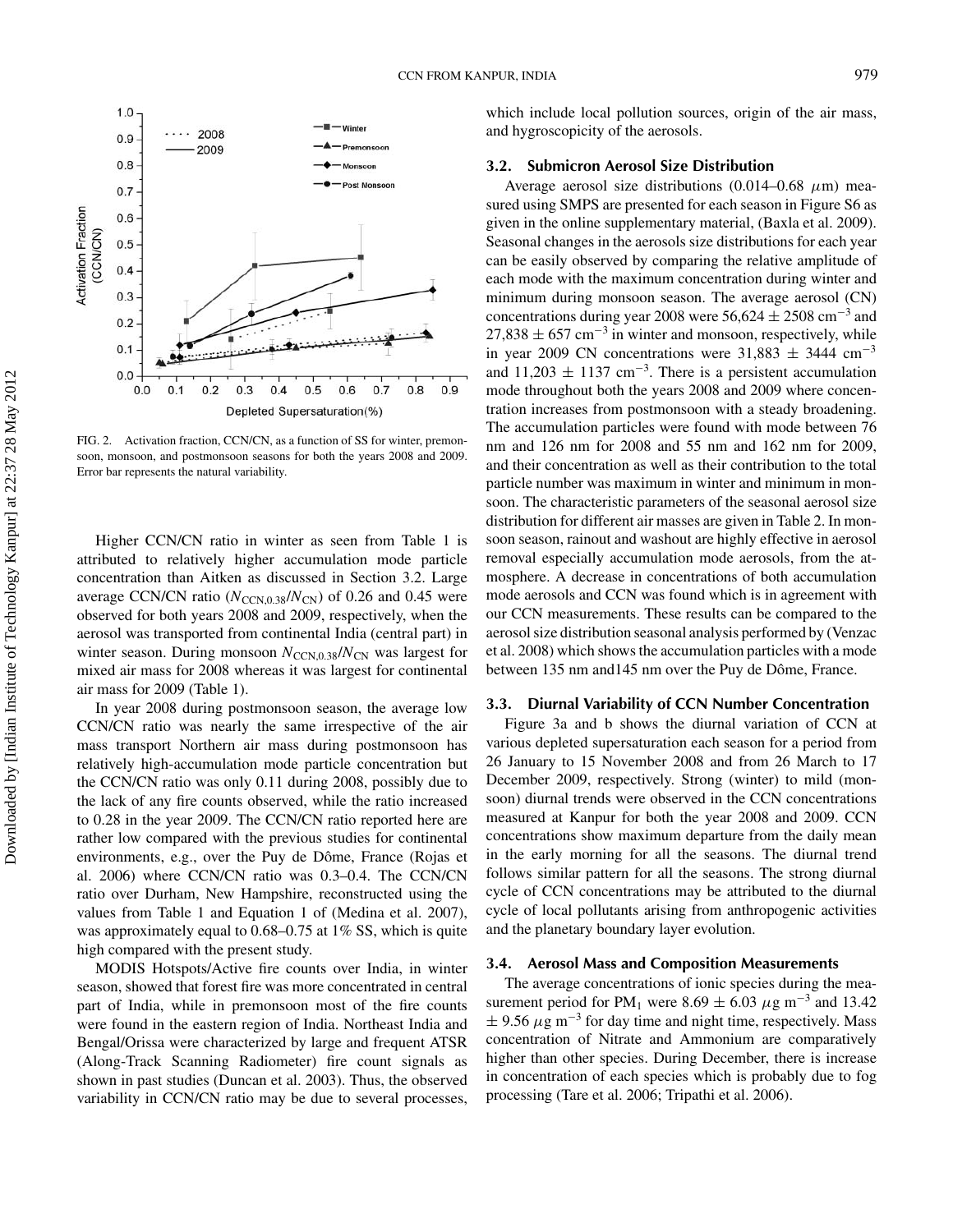

FIG. 3. Diurnal variation of CCN at various seasonally-averaged depleted SS (a) for year 2008 (b) for year 2009. Error bar represents the natural variability.

# **3.5. CCN Closure**

A closure study was performed for three days and three nights during November–December, 2009. Each 12-min CCN data for different supersaturation was examined for (1) minimal fluctuations in the flow chamber temperature gradient and (2) stability of the flows. Small fluctuations in temperature have a minimal impact on the supersaturation and closure (Ervens et al. 2007). If both criteria were satisfied then the CCN concentrations were averaged corresponding to each concurrent scan of SMPS for every supersaturation segment. The chemical composition for computing CCN properties was obtained from the analysis of corresponding 10-h  $PM<sub>1</sub>$  filtersamples for day-time and night-time, respectively. The species that have been used for the closure analysis are ammonium sulfate and organics. Ammonuim and Sulfate ions obtained from, the PM1 filters analysis were synthesized to form ammonium sulfate by

regression analysis of experimental  $NH<sub>4</sub><sup>4</sup>$  ion with respect to the ambient  $NH_4^4$  ion in the form of  $(NH_4)_2SO_4$  for the complete dataset (Mandaria 2010). While predicting CCN concentrations, it is assumed that aerosol is composed of  $(NH_4)_2SO_4$ (which acts as solute)and organics (which do not contribute to the solute, i.e., are hydrophobic) (Medina et al. 2007). The influence of other inorganic species was assumed to be negligible (Medina et al. 2007; Frank et al. 2006; Dusek et al. 2003).

The ability of a particle to act as CCN depends on its chemical composition (volume fraction of solute) and its size. The volume fraction of the solute (ammonium sulfate) was calculated as,

$$
\epsilon_s = \frac{\frac{m_s}{p_s}}{\frac{m_s}{p_s} + \frac{m_i}{p_i}}\tag{1}
$$

where  $m_s$  and  $m_i$  are the mass of  $(NH_4)_2SO_4$  and organics and  $\rho_s$  and  $\rho_i$  are the density of (NH<sub>4</sub>)<sub>2</sub>SO<sub>4</sub> (1760 kg m<sup>-3</sup>) and insoluble organics assuming  $(1000 \text{ kg m}^{-3})$ , respectively. For the whole measurement period, ammonium sulfate accounts for approximately 12.64  $\pm$  3.70% of the total PM<sub>1</sub> mass and  $\varepsilon$ <sub>s</sub> has the mean value of 0.11  $\pm$  0.04. The critical dry particle diameter is calculated by the application of Kohler theory as given in the following equation:

$$
S_c = \left[\frac{256}{27} \left(\frac{M_w \sigma}{RT \rho_w}\right)^3 \left(\frac{M_s}{\rho_s}\right) \left(\frac{\rho_w}{Mw}\right) \frac{D_p^{-3}}{\varepsilon_s v_s}\right]^{1/2} \qquad [2]
$$

Where  $M_w$  (0.01801 kg mol<sup>-1</sup>) and  $M_S$  (0.1321 kg mol<sup>-1</sup>) are the molar mass of water and  $(NH_4)_2SO_4$ , respectively, *R* is the universal gas constant and *T* is the ambient temperature. The effective van't hoff factor  $v<sub>s</sub>$  (which includes the effect of osmotic coefficient) is taken as 2.5 (Medina et al. 2007) and  $\sigma$ , the surface tension of water =  $0.07197 \text{ J m}^{-2}$ . Substituting  $\varepsilon_s$  in Equation (2) makes it possible to calculate for a given  $S_c$  (in this case, the SS set in the CCN counter), the value of critical dry particle diameter,  $D_p$ . All particles larger than  $D_p$  will activate as CCN. We integrated the size distribution measured by the SMPS from  $D<sub>p</sub>$  upto the largest measured size, which gives the predicted CCN concentration (Jurányi et al. 2010; VanReken et al. 2003).

Figure 4 shows the predicted against measured CCN concentrations for 3 days and 3 nights during November–December 2009 assuming that total organic is insoluble. The results show average overprediction of  $21 \pm 18\%$  whereas under prediction of  $5 \pm 30\%$  for 0.13% SS and over prediction of  $11 \pm 32\%$  and  $47 \pm 38\%$  at supersaturation of 0.33% and 0.64%, respectively. The prediction errors would be even larger if a fraction of organics were considered as soluble.

### **3.6. Discussion and Sensitivity Analysis of Closure Study**

The present closure study shows on average overprediction that can be attributed to several factors such as due to the overestimation of the sulfate fraction (Bougiatioti et al. 2009; Lance et al. 2009), systematic uncertainties in the SMPS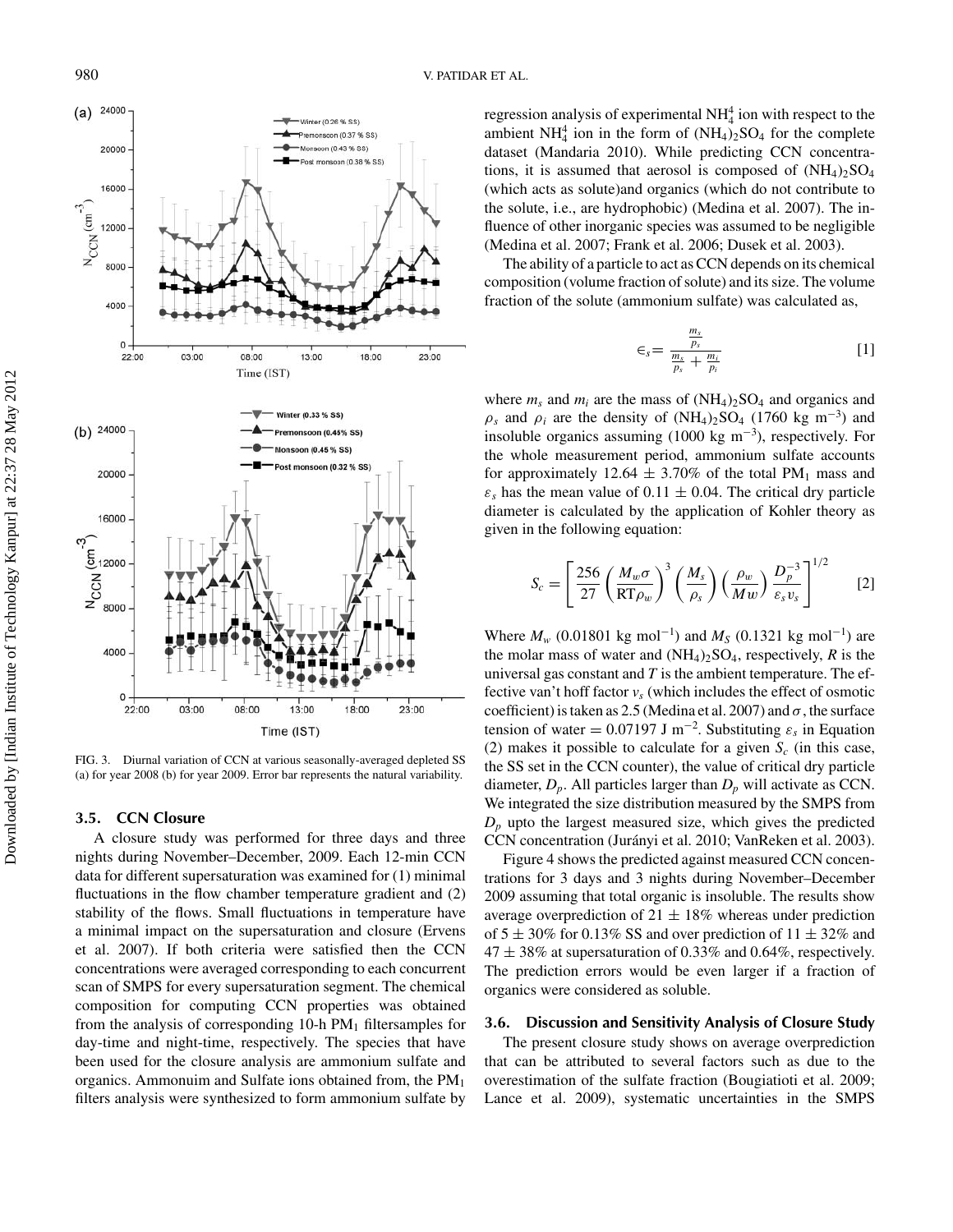

FIG. 4. CCN predicted versus CCN measured at three SS of 0.13%, 0.33%, and 0.64% with corresponding CCN predicted to measured ratio.

and CCN counter measurements (Chang et al. 2007). The overprediction in the present closure study can also be due to lack of size dependent chemical composition and assumption of internal mixing. We found a 10% reduction in solute mass leads to 5% improvement in over prediction at SS of 0.13% and 0.33% while only 3% improvement at SS of 1%.

# **4. CONCLUSIONS**

This paper analyzes the role of long-range transport and different nature of emission on the intra- and interseasonal variation of CCN over a polluted continental site in the Ganga basin. The main conclusions drawn from the study are summarized as follows:

- 1. Considerable intra seasonal variability of CCN and CCN/CN ratio  $(N_{\text{CCN}}/N_{\text{CN}})$  was found due to differences in the directions of air masses in all the seasons. For both winter and premonsoon seasons, highest CCN concentrations were found for eastern continental transport routes whereas the highest CCN–CN ratio (0.30) was found in winter when the air masses came from central and eastern continental parts of India while in year 2009, the CCN/CN ratio was 0.53 for the similar air mass trend.
- 2. Strong seasonal variability of CCN was found with highest CCN concentrations in winter and lowest in monsoon season due to cloud and precipitation scavenging.

This dataset will be valuable in developing new (or modification of existing) aerosol-cloud parameterization schemes in Regional Climate Models to assess the regional impacts of changing CCN concentrations on indirect radiative forcing. CCN concentrations were calculated using chemical composition and number size distribution coupled with simple Köhler theory. Predictions were then compared with the measured CCN concentrations for three different SS 0.13%, 0.33%, and 0.64%, resulting in an overprediction at all the supersaturations except for 0.13%, where it was predicted.

# **REFERENCES**

- Baxla, S. P., Roy A. A., Gupta, T., Tripathi S. N., and Bandyopadhyaya R. (2009). Analysis of Diurnal and Seasonal Variation of Submicron Outdoor Aerosol Mass and Size Distributionin a Northern Indian City and its Correlation to Black Carbon. *Aerosol Air Quality Res.*, 9:458–469.
- Bougiatioti, A., Fountoukis, C., Kalivitis, N., Pandis, S. N., Nenes, A., and Milhalopoulos, N. (2009). CCN Closure and Droplet Growth Kinetics. *Atmos. Chem. Phys. Discuss.*, 9:10,303–10,336.
- Chakraborty, A., and Gupta, T. (2010). Chemical Characterization and Source Apportionment of Submicron (PM1) Aerosol in Kanpur Region, India. *Aerosol Air Qual. Res.*, 10:433–445.
- Chang, R. Y. W., Liu, P. S. K., Leaitch, W. R., and Abbatt, J. P. D. (2007). Comparison of Measured and Predicted CCN Concentrations at Egbert, Ontario: Focus on the Organic Aerosol Fraction at a Semi Rural Site. *Atmos. Environ.*, 41:8172–8182.
- Dey, S., and Tripathi, S. N. (2007). Estimation of Aerosol Optical Properties in the Ganga Basin, Northern India During the Winter Time. *J. Geophys. Res.*, 112:D03203. DOI: 10.1029/2006JD007267.
- Dey, S., Tripathi, S. N. and Mishra, S. K. (2008). Probable Mixing State of Aerosols in the Indo-Gangetic Basin, Northern India. *Geophys. Res. Lett.*, 35:L03808. DOI: 10.1029/2007GL032622.
- Dey, S., Tripathi, S. N., Singh, R. P., and Holben, B. N. (2004). Influence of Dust Storms on the Aerosol Optical Properties Over the Indo-Gangetic Basin. *J. Geophys. Res.*, 109:D20211. DOI: 10.1029/2004JD004924.
- Droplet Measurement Technologies. (2004). *Cloud Condensation Nuclei Counter Operator Manual S/N: 049, DOC-0086 revised D*DMT.
- Duncan, B. N., Martin, R. V., Staudt, A. C., Yevich, R., and Logan, J. A. (2003). Interannual and Seasonal Variability of Biomass Burning Emissions Constrained by Satellite Observations. *J.Geophys. Res.*, 108(D2):4100. DOI: 10.1029/2002JD002378.
- Dusek, U., Covert, D., Wiedensholer, A., Neususs, C., Weise, D., and Cantrell, W. (2003). Cloud Condensation Nuclei Spectra Derived from Size Distributions and Hygroscopic Properties of the Aerosol in Coastal Southwest Portugal During ACE-2. *Tellus*, 55B:35–53.
- Ervens, B., Cubison, M., Andrews, E., Feingold, G., Orgen, J. A., Jimenez, J. L., et al. (2007). Prediction of Cloud Condensation Nucleus Number Concentration Using Measurements of Aerosol Size Distributions and Composition and Light Scattering Enhancement Due to Humidity. *J. Geophys. Res.*, 112:D10S32. DOI: 10.1029/2006JD007426.
- Frank, G. P., Dusek, U., and Andreae, M. O. (2006). Technical Note: A Method for Measuring Size-resolved CCN in the Atmosphere. *Atmos Chem. Phys. Discuss.*, 6:4879–4895.
- Gupta, U. (2008). Valuation of Urban Air Pollution: A Case Study of Kanpur City in India. *Environ. Resource Econ.*, 41:315–326. DOI: 10.1007/s10640- 008-9193-0.
- Gupta, T., Chakraborty, A., and Ujinwal, K. K. (2010). Development and Performance Evaluation of an Indigenously Developed Air Sampler Designed to Collect Submicon Aerosols. *Annals of the Indian National Academy of Engineering (INAE)*, 7:189–193.
- Houghton, J., Ding, Y., Griggs, D., Noguer, M., van der Linden, P., Dai, X., et al. (2001). *The Science of Climate Change*. Cambridge University Press, Cambridge, UK.
- Hudson, J. G., Xie, Y., and Yum, S. S. (1998). Vertical Distributions of Cloud Condensation Nuclei Spectra Over the Summertime Southern Ocean. *J. Geophys. Res.*, 103:16,609–16,624.
- Hudson, J. G., and Xie, Y. (1999). Vertical Distributions of Cloud Condensation Nuclei Spectra Over the Summertime Northeast Pacific and Atlantic Ocean. *J. Geophys. Res.*, 104:30,219–30,229.